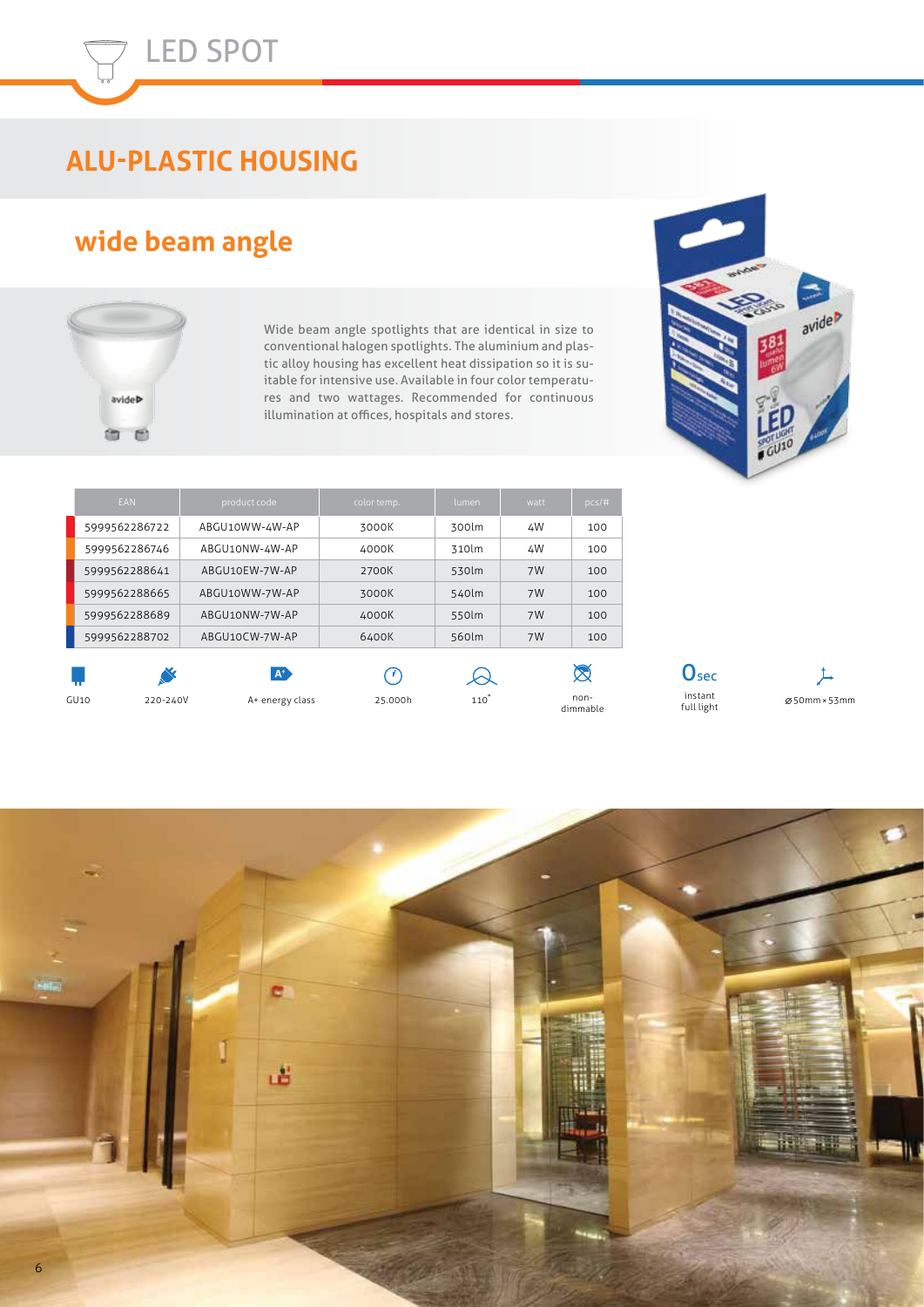LED SPOT

#### **narrow beam angle**



÷. avide High performance spots with narrow beam angle to put objects in focus. Aluminium and plastic housing ensures excellent heat dissipation providing outstanding lifetime even with long working hours. Available in three color temperatures. Recommended for places where directed light is essential or for decorative purposes.



| EAN              | product code    | color temp. | lumen.          | watt | pcs/#            |                             |              |
|------------------|-----------------|-------------|-----------------|------|------------------|-----------------------------|--------------|
| 5999562286661    | ABGU10WW-6W-NBA | 3000K       | 380lm           | 6W   | 100              |                             |              |
| 5999562286685    | ABGU10NW-6W-NBA | 4000K       | 390lm           | 6W   | 100              |                             |              |
| 5999562286708    | ABGU10CW-6W-NBA | 6400K       | 400lm           | 6W   | 100              |                             |              |
|                  | $\mathbf{A}^*$  | U.          |                 |      | $\boxtimes$      | $\mathbf{O}_{\mathbf{sec}}$ |              |
| GU10<br>220-240V | A+ energy class | 25.000h     | 38 <sup>°</sup> |      | non-<br>dimmable | instant<br>full light       | Ø50mm × 53mm |





# **dimmable**

6W warm and neutral white spots are also available in dimmable versions helping to create the desired athmosphere in every room with adjustable light output. Only applicable where compatible LED controller is installed.



| EAN              | product code    | color temp. | lumen | watt | $pcs/\#$ |                  |              |
|------------------|-----------------|-------------|-------|------|----------|------------------|--------------|
| 5999562287965    | ABGU10WW-6W-APD | 3000K       | 364lm | 6W   | 100      |                  |              |
| 5999562287989    | ABGU10NW-6W-APD | 4000K       | 372lm | 6W   | 100      |                  |              |
|                  | $A^*$           |             |       |      |          | $\mathbf{U}$ sec |              |
| GU10<br>220-240V | A+ energy class | 25.000h     | 110   |      | dimmable | instant<br>.     | Ø50mm × 53mm |

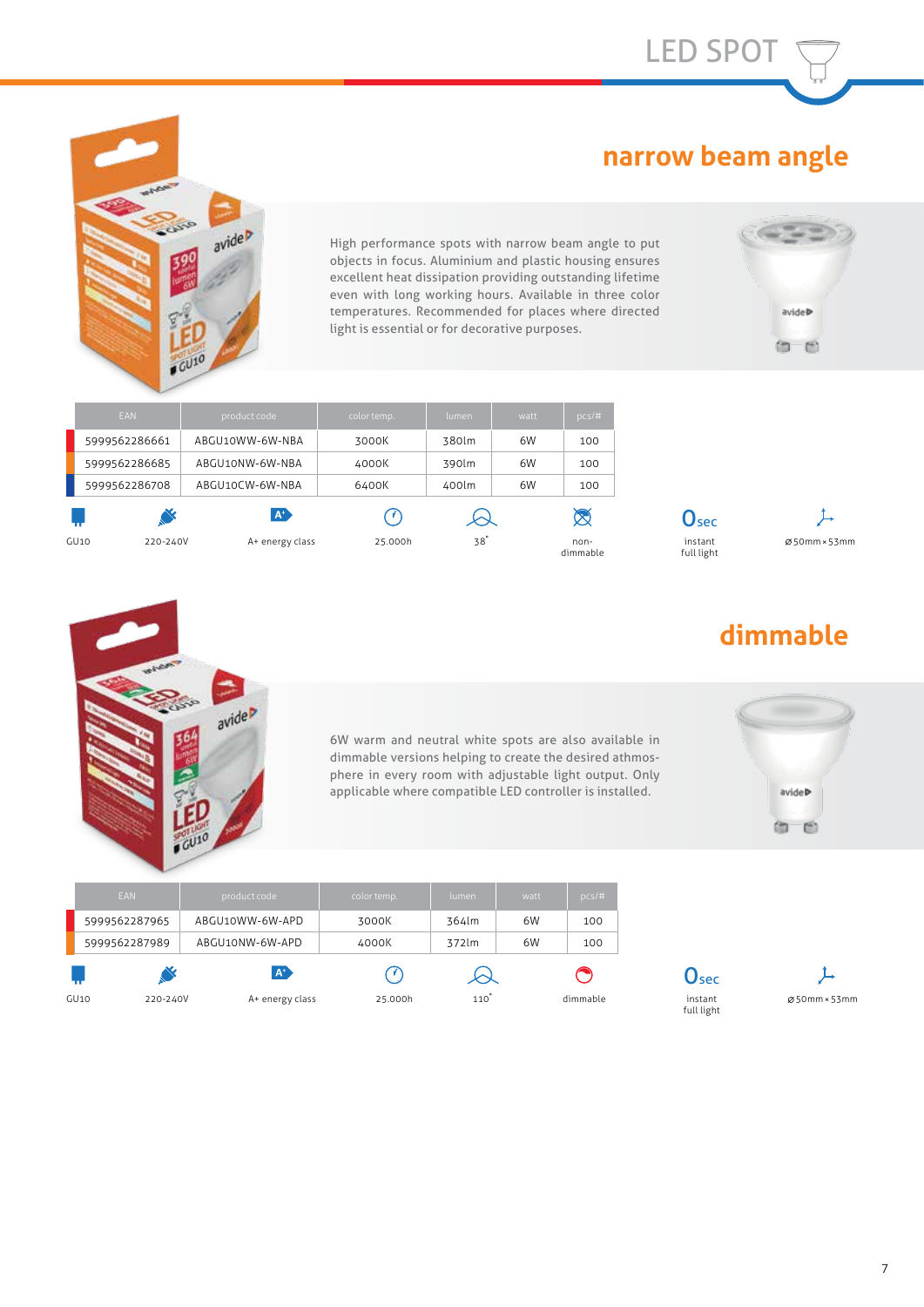

LED SPOT



Double packs of 6W warm and neutral white spots are available to achieve a more economic packaging.



| EAN              | product code     | color temp. | lumen | watt | pcs/t            |                       |              |
|------------------|------------------|-------------|-------|------|------------------|-----------------------|--------------|
| 5999562288047    | ABGU10WW-6W-APTP | 3000K       | 364lm | 6W   | 100              |                       |              |
| 5999562288108    | ABGU10NW-6W-APTP | 4000K       | 372lm | 6W   | 100              |                       |              |
|                  | $A^*$            | [∦]         |       |      | $\boxtimes$      | Usec                  |              |
| GU10<br>220-240V | A+ energy class  | 25.000h     | 110   |      | non-<br>dimmable | instant<br>full light | Ø50mm × 53mm |

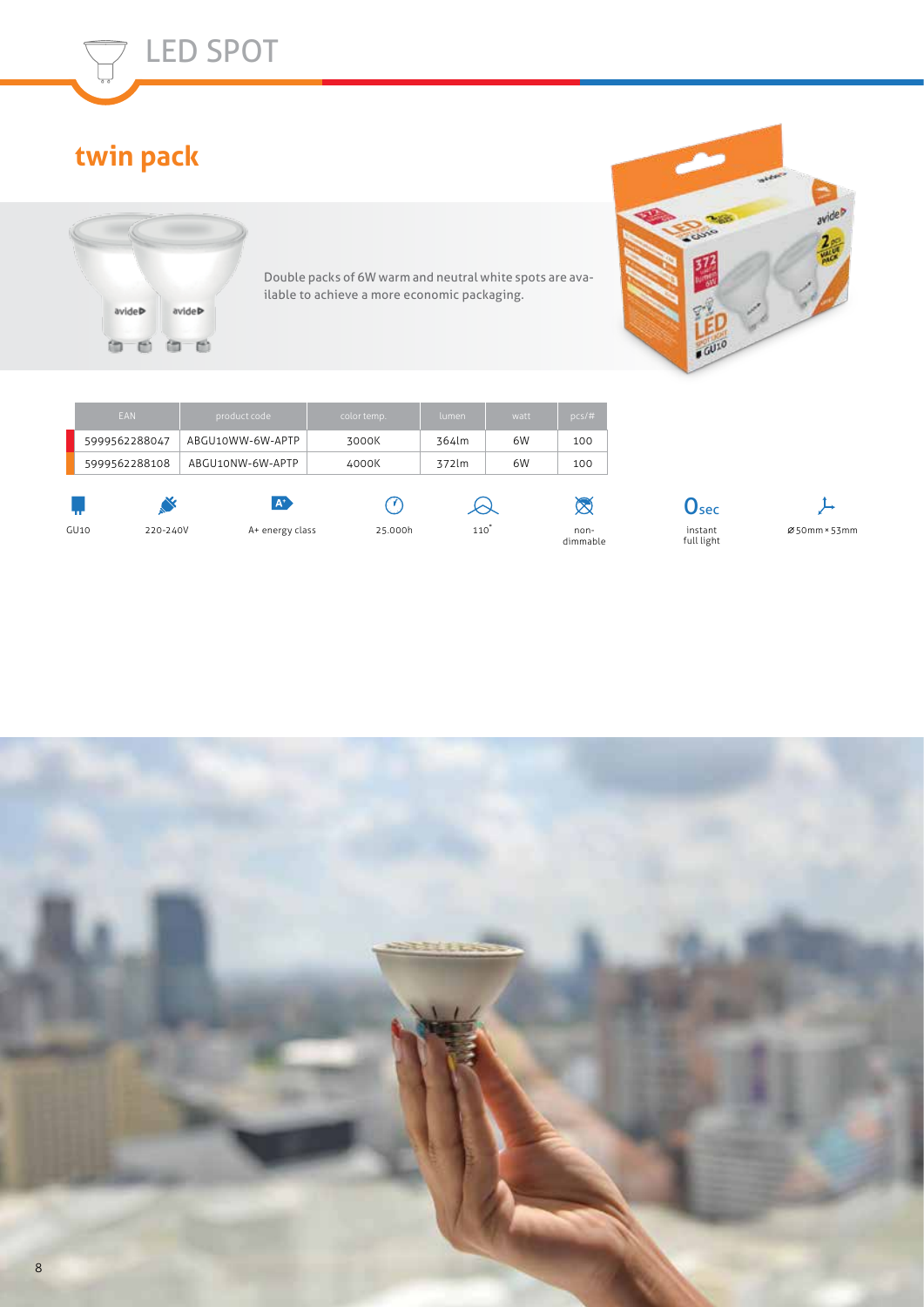### **GU10 FRAME**

The spot fixtures are available in different colors and forms to provide broad ways of application. The rotatable and fixed frames provide various ways of installation. Featured with our LED spotlight sources they provide proper alternatives to traditional solutions.

#### **round, rotatable**



| <b>EAN</b>    | product code  | hole size        | fix or rotatable | material | other    | pcs/# |
|---------------|---------------|------------------|------------------|----------|----------|-------|
| 5999097911403 | ABGU10F-NS-B  | 70 <sub>mm</sub> | rotatable        | metal    | black    | 100   |
| 5999097911427 | ABGU10F-NS-W  | 70 <sub>mm</sub> | rotatable        | metal    | white    | 100   |
| 5999097911861 | ABGU10F-NS-AN | 70 <sub>mm</sub> | rotatable        | metal    | antracit | 100   |
| 5999097911441 | ABGU10F-NS-CH | 70 <sub>mm</sub> | rotatable        | metal    | chrome   | 100   |
| 5999097911465 | ABGU10F-NS-CO | 70 <sub>mm</sub> | rotatable        | metal    | copper   | 100   |

#### **round, rotatable, convex**



| <b>EAN</b>    | product code  | hole size        | fix or rotatable | material | other         | $pcs/\#$ |
|---------------|---------------|------------------|------------------|----------|---------------|----------|
| 5999097911564 | ABGU10F-CS-B  | 70 <sub>mm</sub> | rotatable        | metal    | convex black  | 100      |
| 5999097911588 | ABGU10F-CS-W  | 70 <sub>mm</sub> | rotatable        | metal    | convex white  | 100      |
| 5999097911601 | ABGU10F-CS-CH | 70 <sub>mm</sub> | rotatable        | metal    | convex chrome | 100      |
| 5999097911625 | ABGU10F-CS-CO | 70 <sub>mm</sub> | rotatable        | metal    | convex copper | 100      |

#### **round, fix**



| <b>EAN</b>    | product code | hole size | fix or rotatable | material | other    | $pcs/\#$ |
|---------------|--------------|-----------|------------------|----------|----------|----------|
| 5999097911328 | ABGU10F-N-B  | 55mm      | fіх              | metal    | black    | 100      |
| 5999097911342 | ABGU10F-N-W  | 55mm      | fіх              | metal    | white    | 100      |
| 5999097911847 | ABGU10F-N-AN | 55mm      | fіх              | metal    | antracit | 100      |
| 5999097911366 | ABGU10F-N-CH | 55mm      | fіх              | metal    | chrome   | 100      |
| 5999097911380 | ABGU10F-N-CO | 55mm      | fіх              | metal    | copper   | 100      |

### **round, fix, alu**

| FAN           | product code  | hole size | fix or rotatable material |     | other | DCS/H |
|---------------|---------------|-----------|---------------------------|-----|-------|-------|
| 5999097911809 | ABGU10F-ALU-R | 68mm      | ħх                        | alu |       | 10C   |

#### **round, fix, convex**



| <b>EAN</b>    | product code | hole size | fix or rotatable | material | other         | DCS/# |
|---------------|--------------|-----------|------------------|----------|---------------|-------|
| 5999097911489 | ABGU10F-C-B  | 55mm      | fіx              | metal    | convex black  | 100   |
| 5999097911502 | ABGU10F-C-W  | 55mm      | fіx              | metal    | convex white  | 100   |
| 5999097911526 | ABGU10F-C-CH | 55mm      | fіх              | metal    | convex chrome | 100   |
| 5999097911540 | ABGU10F-C-CO | 55mm      | fіx              | metal    | convex copper | 100   |